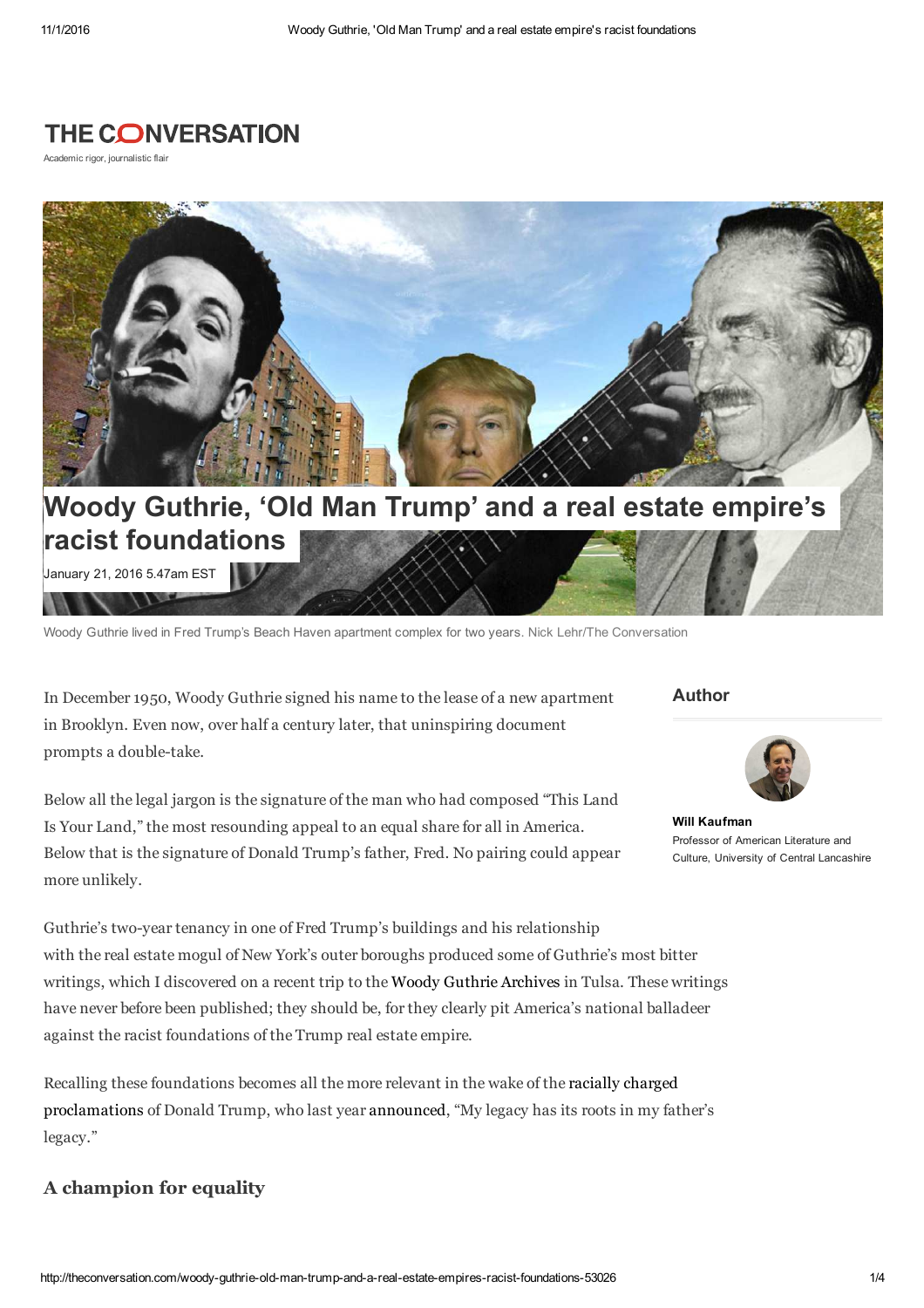By the time he moved into his new apartment, Guthrie had traveled a long road from the casual racism of his Oklahoma youth.

He'd learned along the way that the North held no special claim to racial enlightenment. He had written songs such as "The Ferguson Brothers Killing," which condemned the out-of-hand police killing of the unarmed Charles and Alfonso Ferguson in Freeport, Long Island, in 1946, after the two young black men had been refused service in a bus terminal cafe.

In "Buoy Bells from Trenton," he denounced the miscarriage of justice in the case of the so-called "Trenton Six" – black men convicted of murder in 1948 by an all-white jury in a trial marred by official perjury and manufactured evidence.

And in 1949, he'd stood shoulder to shoulder with Paul Robeson, Howard Fast and Pete Seeger against the mobs of Peekskill, New York, where American racism at its ugliest had inspired 21 songs from his pen (one of which, "My Thirty Thousand," was recorded by Billy Bragg and Wilco).

#### **A postwar housing haven – for whites**

In the postwar years, with the return of hundreds of thousands of servicemen to New York, affordable public housing had become an urgent priority.

For the most part, low-cost housing projects had been left to cash-strapped state and city authorities. But when the Federal Housing Authority (FHA) finally stepped in to issue federal loans and subsidies for urban apartment blocks, one of the first developers in line, with his eye on the main chance, was Fred Trump. He made a fortune not only through the construction of public housing projects but also through collecting the rents on them.

When Guthrie first signed his lease, it's unlikely that he was aware of the murky background to the construction of his new home, the massive public complex that Trump had dubbed "Beach Haven."

Trump would be investigated by a U.S. Senate committee in 1954 for profiteering off of public contracts, not least by overestimating his Beach Haven building charges to the tune of US\$3.7 million.

What Guthrie discovered all too late was Trump's enthusiastic embrace of the FHA's guidelines for avoiding "inharmonious uses of housing" – or as Trump biographer Gwenda Blair puts it, "a code phrase for selling homes in white areas to blacks." As Blair points out, such "restrictive covenants" were common among FHA projects – a betrayal, if ever there was one, of the New Deal vision that had given birth to the agency.

## **'Old Man Trump's' color line**

Only a year into his Beach Haven residency, Guthrie – himself a veteran – was already lamenting the bigotry that pervaded his new, lily-white neighborhood, which he'd taken to calling "Bitch Havens."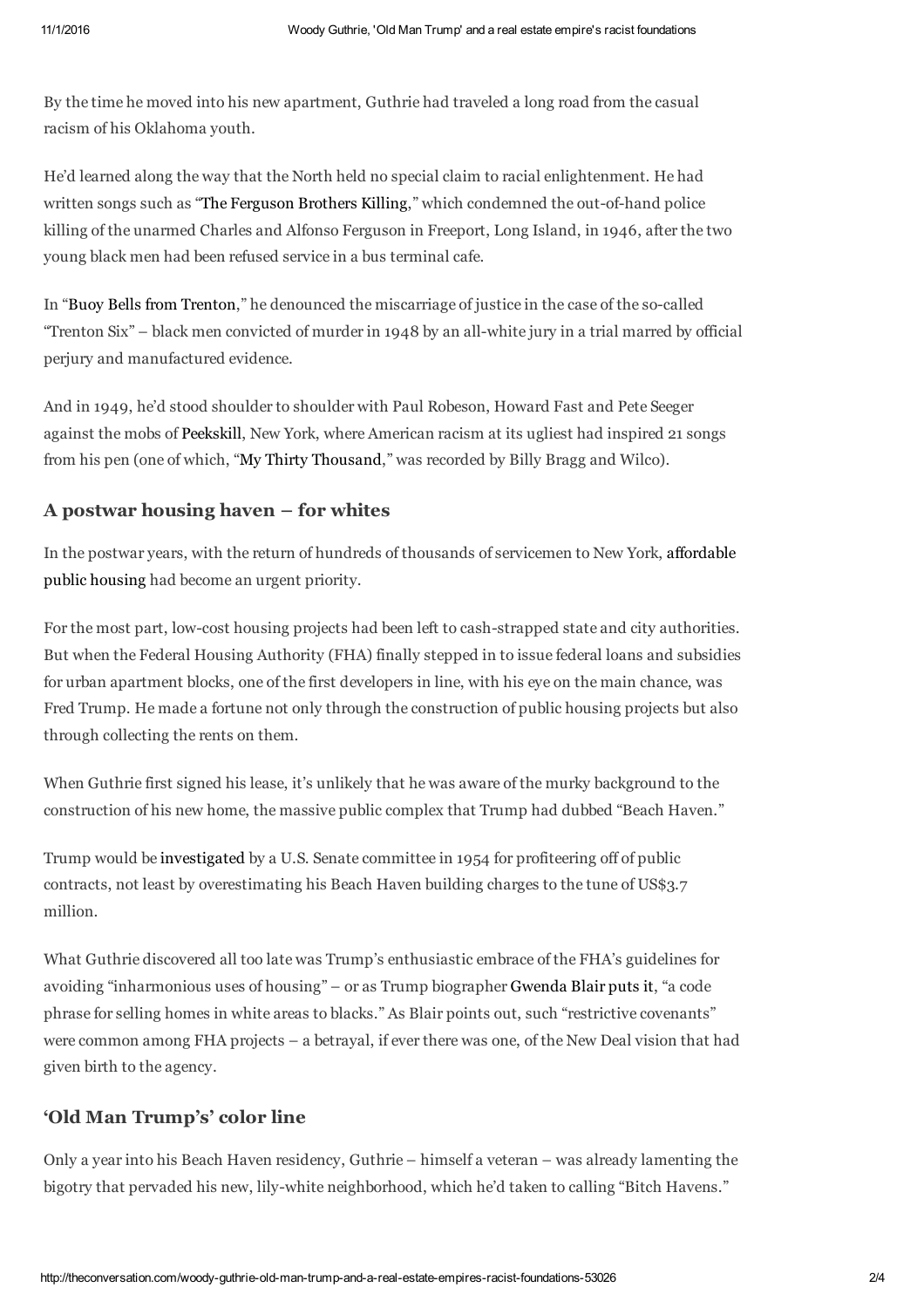In his notebooks, he conjured up a scenario of smashing the color line to transform the Trump complex into a diverse cornucopia, with "a face of every bright color laffing and joshing in these old darkly weeperish empty shadowed windows." He imagined himself calling out in Whitman-esque free verse to the "negro girl yonder that walks along against this headwind / holding onto her purse and her fur coat":

 I welcome you here to live. I welcome you and your man both here to Beach Haven to love in any ways you please and to have some kind of a decent place to get pregnant in and to have your kids raised up in. I'm yelling out my own welcome to you.

For Guthrie, Fred Trump came to personify all the viciousness of the racist codes that continued to put decent housing – both public and private – out of reach for so many of his fellow citizens:

 I suppose Old Man Trump knows Just how much Racial Hate he stirred up In the bloodpot of human hearts When he drawed That color line Here at his Eighteen hundred family project ....

And as if to leave no doubt over Trump's personal culpability in perpetuating black Americans' status as internal refugees – strangers in their own strange land – Guthrie reworked his signature Dust Bowl ballad "I Ain't Got No Home" into a blistering broadside against his landlord:

```
 Beach Haven ain't my home! 
 I just cain't pay this rent! 
 My money's down the drain! 
 And my soul is badly bent! 
 Beach Haven looks like heaven 
Where no black ones come to roam!
 No, no, no! Old Man Trump! 
 Old Beach Haven ain't my home!
```
In 1979, 12 years after Guthrie had succumbed to the death sentence of Huntington's Disease, *Village Voice* reporter Wayne Barrett published a two-part exposé about Fred and Donald Trump's real estate empire.

Barrett devoted substantial attention to the cases brought against the Trumps in 1973 and 1978 by the Civil Rights Division of the U.S. Justice Department. A major charge was that "racially